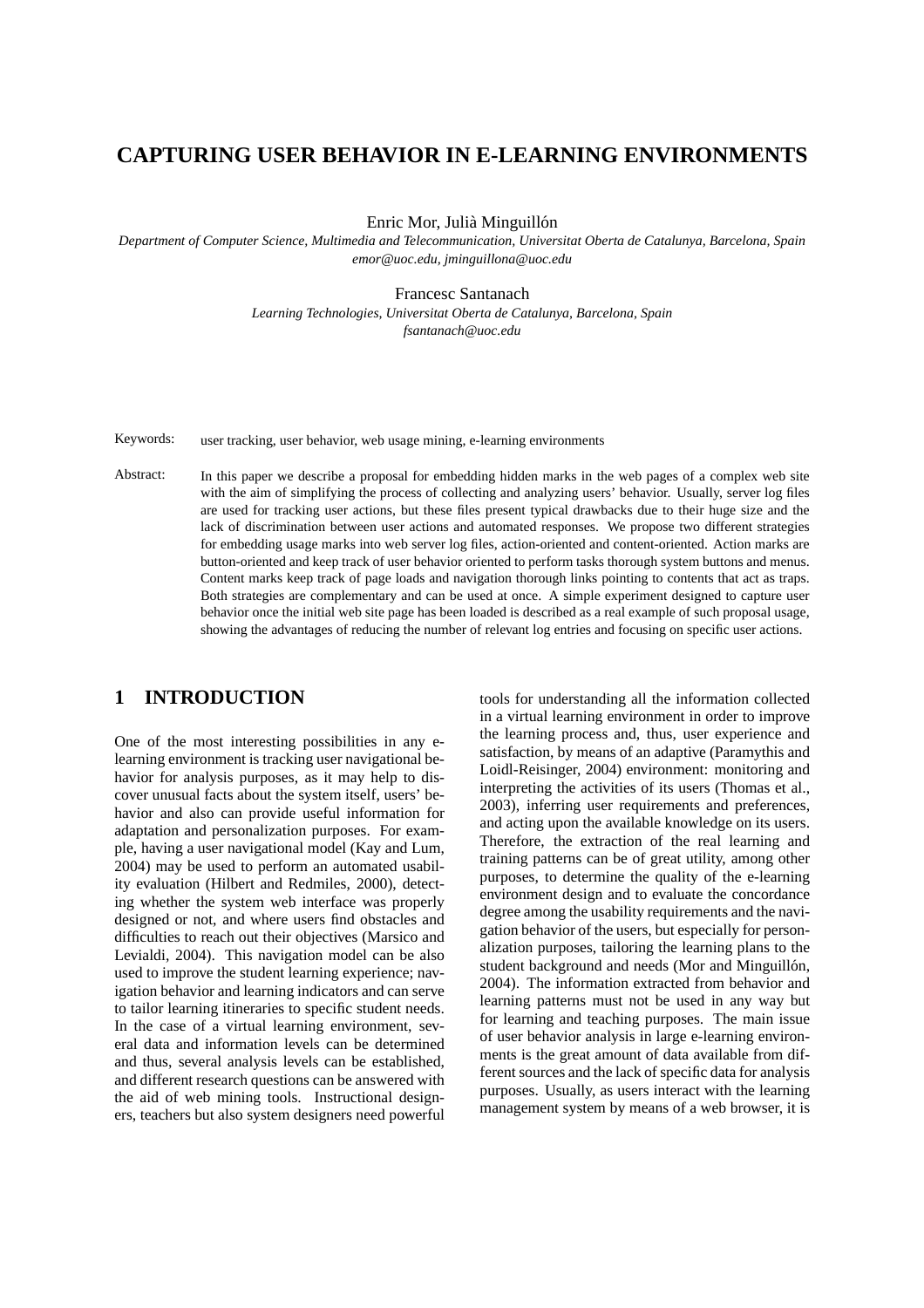possible to track all interactions by examining the log files stored in the servers which support the learning management system. This is a well known technique known as web mining (Chi et al., 2000), but it suffers from several drawbacks when complex (in both size and internal structure) sites are evaluated. Instead of analyzing raw log files directly from the servers, we propose to establish a minimum set of marks in strategic areas which is considered to be relevant for analysis purposes, with the double aim of capturing users' real activity and intentions while reducing the volume of data needed to analyze them.

This paper is organized as follows: Section 2 describes the basic services and the interactions that are interesting to capture from a pedagogical point of view. In Section 3 we describe the proposed mark embedding strategy for capturing these interactions comparing two different kinds of mark techniques. Section 4 describes the proposed framework for data collecting and analysis, and some preliminary results following a three level decomposition. Finally, the most important conclusions of this paper and current and future research lines are summarized in Section 5.

## **2 E-LEARNING ENVIRONMENTS**

In the last years, learning management systems (LMS) and learning content management systems (LCMS) have become a common tool for teachers and institutions willing to set up virtual learning environments. In fact, both LMS and LCMS pursue the same goal, but focusing on the learning process or the learning contents, respectively, and they can be combined altogether, as in the UOC proprietary e-learning environment, the virtual campus. We are interested in capturing users activity when interacting with the LMS, that is, when accessing to the available services.



Figure 1: Hierarchical structure of navigation levels.

In the context of an e-learning environment, user activity and behavior can be analyzed from a threelevel (Mor et al., 2006) point of view, as shown in Figure 1. These three levels, namely short term, mid term and long term, are based on the study of student behavior during different time periods and, therefore,

different data is collected at each level. The short term level, also known as session level, captures the way users navigate with particular goals in mind. It considers each student log into the LMS and the actions performed and the information accessed during the log session. At this level, as important what users do is how they do it, which pages they visit and how they reach them. The mid term level is the academic semester level and takes into account the single user sessions in a continuous flow during the course duration. At this level the main goal is to determine the navigational patterns followed by users but at a higher scale than in the previous level, according to some existing teaching plan, in the case of an e-learning environment. The third and long term level is called lifelong learning level and the main goal is to analyze how students evolve from the beginning of a degree until they successfully finish it.

Studying the user activity using this three level approach allows teachers, instructional designers and usability experts to obtain an accurate description and provides a complete view of system usage and user behavior, because at each level the user's goals can be learned and correlated with the data analysis results (Spiliopoulou, 2000). In this work we are focused on the collection, management and processing of web server logs and how can be used within the three-level framework in order to discover knowledge about user activity and behavior, specially for the first two levels.

#### **2.1 THE UOC virtual campus**

The Universitat Oberta de Catalunya (UOC<sup>1</sup>, in English known as Open University of Catalonia) is a completely online university which offers 19 official degrees, several graduate programs and post-graduate studies, and a doctoral degree, with almost 40000 students and more than 1800 people including instructional designers, teachers, tutors, academic and technical staff, and so. The UOC virtual campus is an integrated web based e-learning environment which allows users to asynchronously communicate with other users using a mail system, and includes an agenda, a news service, virtual classrooms, a digital library and other e-learning related tools (Sangra, 2002). Each ` subject has a virtual classroom with all the elements and tools for the learning/teaching process.

#### **2.2 System architecture**

The UOC virtual campus is built upon a complex database server system which uses a hierarchical structure of servers which deal with different kinds

<sup>1</sup>http://www.uoc.edu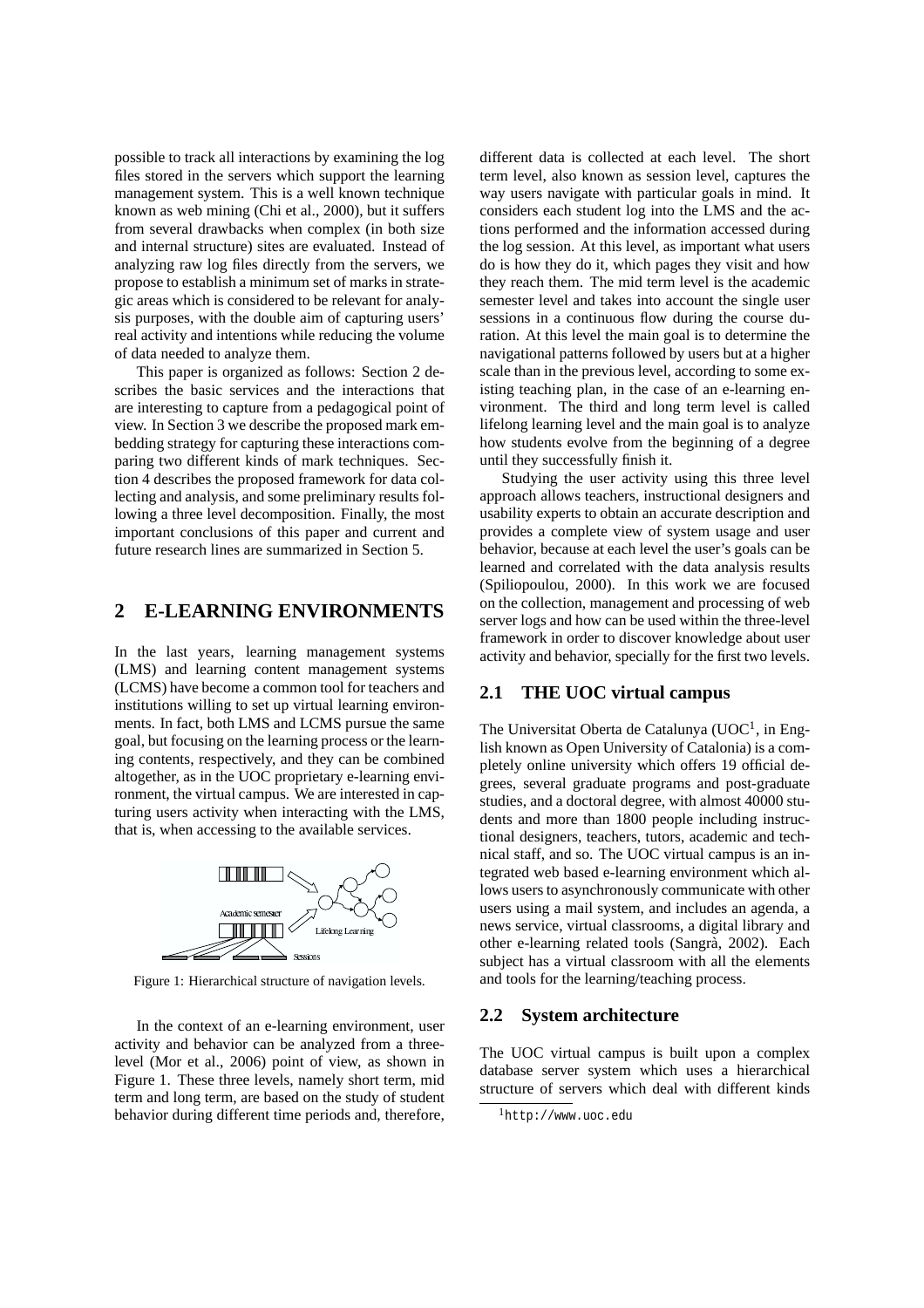of user requests. There are up to 24 front-end servers (depending on the server load at each moment), and an automated load-balance system moves each user login to the front-end with lower load at that moment, switching on and off the total number of frontends depending on system load. At peak hours, it is not uncommon to achieve 3000 concurrent connections, while 1500 is the average number of concurrent users in office hours. Briefly, the virtual campus uses client-server web technology and common interface to integrate a series of services and functionalities. These functionalities include: access to online educational materials, library resources and general academic and cultural information; student management enquiries service; and interaction with professors and other students through pre-defined communication channels (e.g., forums, activity spaces). Services include: an email account; a collection of virtual classrooms, where each one has several communication spaces where students and teachers can interact and share learning resources; a digital library which integrates all the digital and non-digital contents into the virtual campus. When users navigate through these services, they leave a track which can be posteriorly analyzed for user modelling purposes. Most of this information is collected by the web servers in form of server log files, according to the Apache Common Log Format (CLF). Following the classical architecture of web information systems, there are three different layers for handling all the requests from the users of the web site. A first layer, the presentation layer, is handled by the web servers, which generate access logs with all the interactions (i.e. clicks) performed by users. Most of these interactions are not only navigational but also involve the use of some services and components, handled by the business logics layer, which does also generate its own program logs in different formats, according to each application. The data model layer is handled by a back-end database which stores all the data generated by the applications in the previous layer, which can also be traced for analysis purposes (i.e. who did the last change on a specific record). Figure 2 shows this three-level architecture.



Figure 2: E-learning environment data architecture.

### **2.3 Server log files**

For each action a user performs in the virtual campus, one or more lines representing such action are logged in several servers. Furthermore, depending on the type of action, several servers might log the same action but using different information. In this work we have used mainly the log files from the Apache servers which act as front-ends, once them have been joined in a single file which is generated each day. This file is firstly preprocessed in order to remove all those log lines which are surely not hits produced by the user, such as the load of icons, style sheets, banners, and so. This preprocessing reduces the amount of lines in a 90%. Nevertheless, during a typical week, the total number of lines that needs to be processed is still about 36 million lines, approximately 12 GB, which is indeed a very large figure. Therefore, a second preprocessing oriented towards narrowing the experiment is required, following the recommendations described in (Cooley et al., 1999).

Users can be uniquely identified because there is a unique session number generated each time a user logs into the virtual campus using his or her username and password. IP addresses are discarded because there is the possibility of many user accessing through the same proxy server which might mask the real IP address. Therefore, it is possible not only to identify individual users but also each individual session, which is useful to establish the different navigational levels described in the following section. Lines without session number are removed. Server log files are generated on-the-fly by the 24 web servers, and these files are copied onto other server which joins them and applies the filters aforementioned above, in a 24 hour basis routine, starting at 01:00am. A simple analysis of connection patterns reveals that the lowest server load is between 04:00am and 05:00am, so consecutive log files are joined and split again at such time. These daily (or weekly) chunks of preprocessed log files are the starting point for analysis purposes.

## **3 MARKING STRATEGY**

Our goal is to capture the real intentions of each user navigating through the e-learning environment, but focusing on those activities related to the learning process (accessing the mailbox and virtual classrooms, using learning resources, and so). From the starting page, a set of marks is introduced in the most likely paths followed by the learners, in order to validate such paths and trying to discover any interesting fact that might be relevant.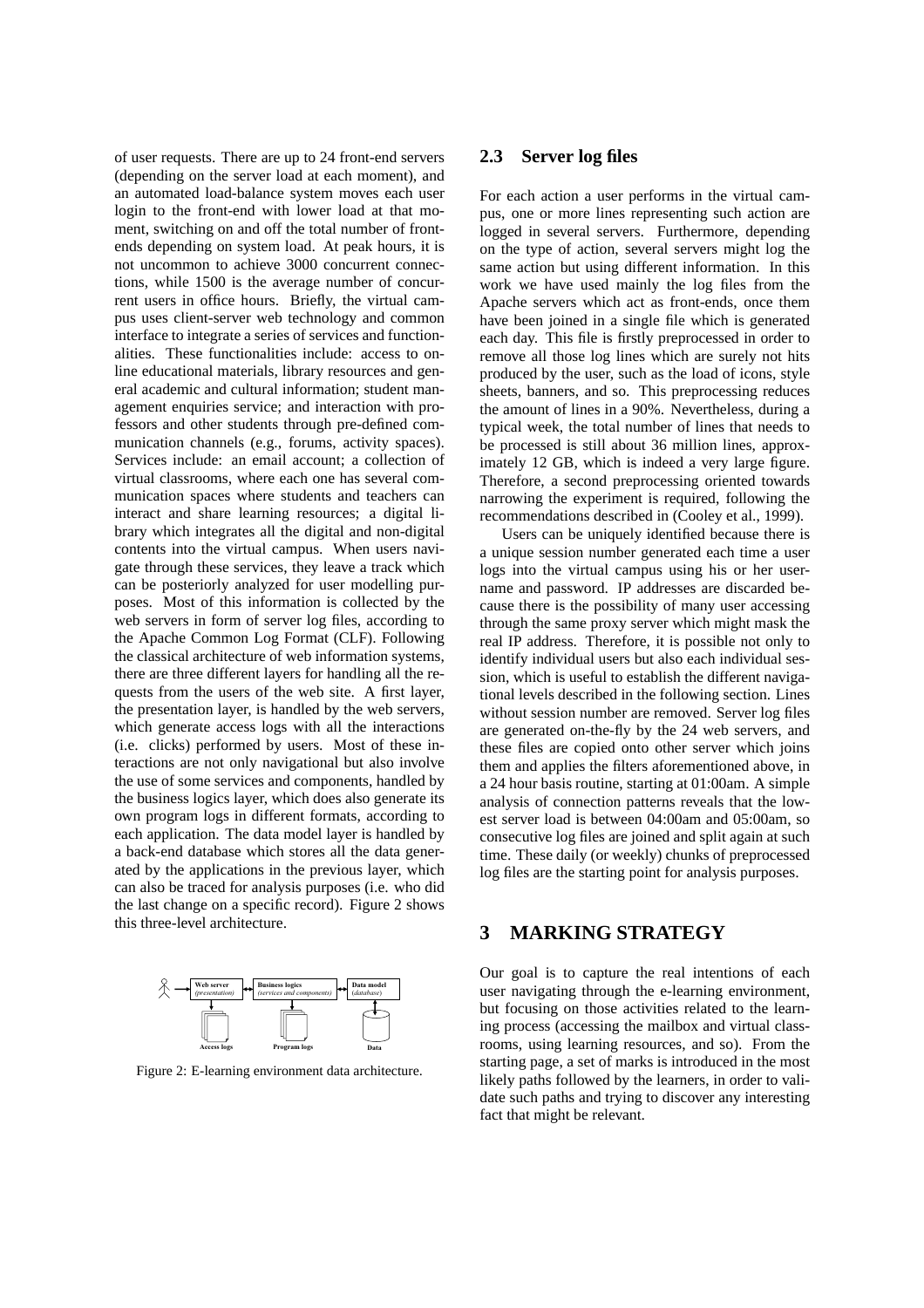### **3.1 Action based marking strategy**

Each click a learner performs in a critic (i.e. important to the learning process) element of a web page, a call to an application in the business logics layer is performed, and this generates one or more lines in the web server log files. The simplest way to capture such click is adding a special parameter indicating the action performed by the learner, according to the context where such element appears. Therefore, adding the string "&ACTION=name" (where name identifies the action being performed by the user) to each relevant link causes such string to be logged and, therefore, easily traceable. For analysis purposes, it is important to choose action names that are not prefixes one of the other, simplifying the use of "grep" or similar tools for inspecting the generated log file. The main drawback of this strategy is that it might interfere in the correct functioning of the application programs handling each call. For example, if the handling servlet or CGI has a security mechanism for checking the received parameters, this mechanism should be modified in order to incorporate the new parameter. This may be very expensive for complex web sites where hundreds or even thousands of services available through servelts or CGI are already running.

### **3.2 Content based marking strategy**

The second strategy tries to hide "transparent" resources in the web pages, which generate a specific entry in the log file when such pages are loaded (partially or completely, depending on the place where they are embedded). This is typically achieved by adding an invisible (transparent) tiny image in the web page, unnoticeable by the user but that will generate a new entry in the server log file when loaded, using a simple HTML sentence like the following:

```
<img style="display:none"
     id="uocTrack_1_0" src="trackingTag.gif"/>
```
This is used to capture when a learner reaches a web page considered relevant for the learning process. This approach is also useful to generate a log entry when a link in a web page is accessed. This is done by forcing the invisible image to be loaded when the link is clicked, as shown in the following HTML sentences:

```
<script> function tag2log(action) {
 uocTrack_1_0.src=uocTrack_1.0.src + "?ACTION=" + action;
} </script>
```
<a href="http://www.uoc.edu/wiki" onClick="tag2log('WikiAccess');">Wiki</a>

This strategy is more time consuming than the previous one, but it has a main advantage: it does not depend on any particular call, it does not interfere with any existing servlet or CGI, and it can be automated in order to be incorporated in all the web pages containing a particular resource or service that has been selected to be logged.

### **3.3 Example**

Both marking strategies can be used at the same time, recording different kinds of user behavior. In complex web sites where the same goal can be reached from different paths, it is necessary to know not only user actions but also other places visited as well, in order to build a better user model for analysis purposes. The following fragment of a preprocessed log file shows marks from both types, action based and content based. Notice that this file is simpler than the equivalent Apache CLF one, as the IP address, timestamp and other fields have been replaced by user and session identifiers and so.

```
166877 20060920183451 GET /cgi-bin/uocapp?s=166877 -
166877 20060920183508 GET
 /trackingTag.gif?PAGE=/UOC/a/cgi-bin/hola
 http://cv.uoc.edu/UOC/a/cgi-bin/hola?s=166877
166877 20060920183518 GET
  /UOC/a/cgi-bin/ma_mainMailFS?s=166877&ACCIO=L_MNOUS
 http://cv.uoc.edu/UOC/a/cgi-bin/hola?s=166877
...
166877 20060920183541 GET
  /UOC/a/extcgi_0.html?s=166877&ACCIO=B_INICI&...
 http://cv.uoc.edu/cgi-bin/uocapp?s=166877
166877 20060920183543 GET
  /trackingTag.gif?PAGE=/UOC/a/cgi-bin/hola
 http://cv.uoc.edu/UOC/a/cgi-bin/hola?s=166877
166877 20060920183555 GET
  /webapps/classroom/032_common/plan.jsp?s=166877
  &ACCIO=plan.jsp&...
 http://cv.uoc.edu/webapps/classroom/032_common/
    frameset.jsp?s=166877&...
```
In this case, a student with identifier 166877 logs in into the virtual campus, it loads the initial web page is loaded (trackingTag.gif?PAGE), and he or she accesses the mailbox (ACCIO=L\_MNOUS). Then, he or she goes back to the initial web page (ACCIO=B\_INICI), which is loaded again, and finally goes to one of the virtual classrooms he or she is enrolled to (ACCIO=plan.jsp).

### **3.4 Establishing a methodology**

One of the most important results of the embedding mark proposal is that provides the web administrators a simple but realistic map of the available services in the e-learning environment and how they are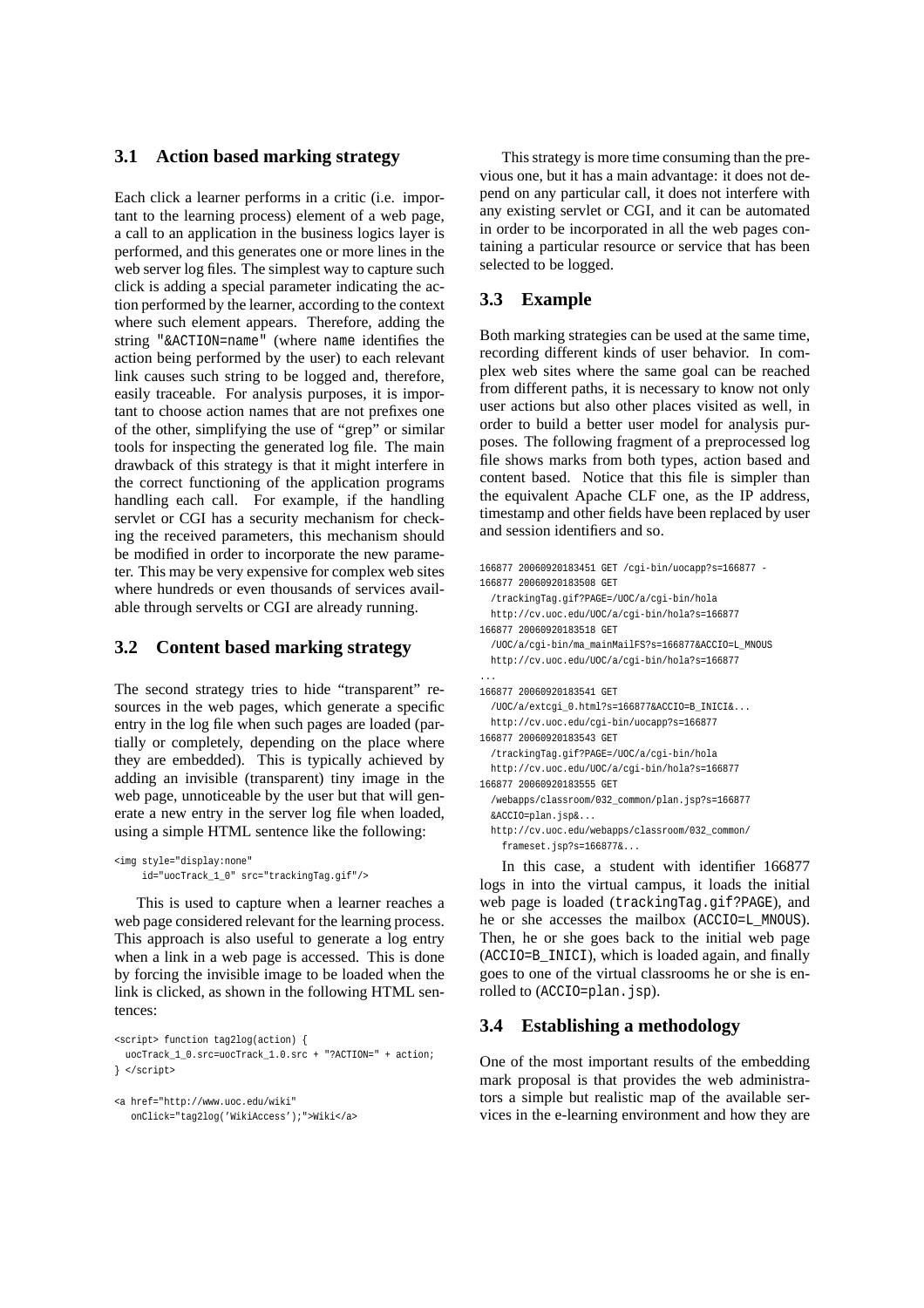used by learners (or site users in general). Without this map, any effort to understand user behavior becomes too expensive due to the necessity of identifying the specific entries in log server files related to the activity being monitored. Even trying to reproduce previous experiments (Mor et al., 2006) for validating them with new available data becomes very difficult if the virtual environment has changed even only slightly, which is not uncommon in complex web environments. Therefore, any embedding mark process should be done according to the following requirements: (a) Architecture independent: all the changes in the web site should be done in the presentation layer only, and not in the business logics layer; (b) Scalability: the proposed embedding mark strategy should be the same independently of the size of the web site being monitored; (c) Consistency: all the relevant information needed for usage analysis is present in the log files; (d) Hierarchical: in order to broad or narrow each experiment carried out, trees and subtrees of marks should be activated and deactivated easily. For example, "analyze only actions related to the virtual classroom"; (e) Technology independent: any change in the technological aspects of the business logics layer should not interfere with the embedded marking system; and (f) Automatization: a complex web site with thousands of web pages should be able to be modified by means of an automated script.

Studying user behavior in a web site needs to establish which elements and actions will be monitored and further analyzed. In a web site with a wide range of services and goals available to users, it will be necessary to identify the main user tasks and the possible user actions related to such tasks as well. Using the cognitive walkthrough method (Wharton et al., 1994) it is possible to obtain a first version of the sequence of steps that users perform in order to achieve a specific task. Then, starting from this sequence and the knowledge of the services to be analyzed, a initial set of marks can be established for generating a first map of the web site. This map is analyzed to discover any gap due to an incomplete task description. This process is repeated until a reasonable map is obtained.

## **4 EXPERIMENTAL RESULTS**

We provide a simple experiment showing user behavior once they just log in into the virtual campus. Our goal is to determine the paths followed by the students once they log in into the virtual campus, which is interesting because the same goal can be reached from different places, thus evaluating web design and the relative importance of the available elements.

#### **4.1 Data set**

The Fall 2006 academic semester started September the 20th, 2006. This is a special day because most users log in motivated by the fact that it is the first day, and they want to obtain information about the subjects they have enrolled into, the available resources, and so. The preprocessed log file for such day is 7,8 million lines long (around 1,5 GB), containing information about 105000 sessions, with almost 42000 student sessions from 20000 different students. We have selected 30000 sessions of a subset of 14600 students for this experiment, concretely those studying any official degree in Catalan. On the other hand, a simple inspection reveals that some sessions show a bizarre behavior, probably caused by a malfunctioning of the login process. For example, there are very short sessions with no interaction, which are removed, using a threshold of 3 seconds, the minimum amount of time for loading the initial page using a fast connection. From the initial web page, students have access to: (a) The mailbox, from three different buttons or links: a message notification with the amount of new mails, an icon representing a flag which means that there are new messages waiting, and a main mailbox access; (b) The list of subjects where the learner is enrolled into; (c) The virtual classroom for each one of the subjects the learner is enrolled into; (d) The notice boards and forums for each one of the subjects the learner is enrolled into; and (e) Other services available (digital library, community, profile, and so).



Figure 3: Most frequent navigational paths.

Results show that 49,5% of the students directly go to the notice boards and forums as their first action. This is normal in the first day of an academic semester, as students read the welcome messages and some of them write short messages introducing themselves as well. In second position, a 26,4% of the students go to one of the virtual classrooms. A 12,0% of the students go to the mailbox by means of the message notification link, while only a 1,7% and 0,6% access the mailbox through the main button and the flag icon respectively. A 8,1% of the students go to the